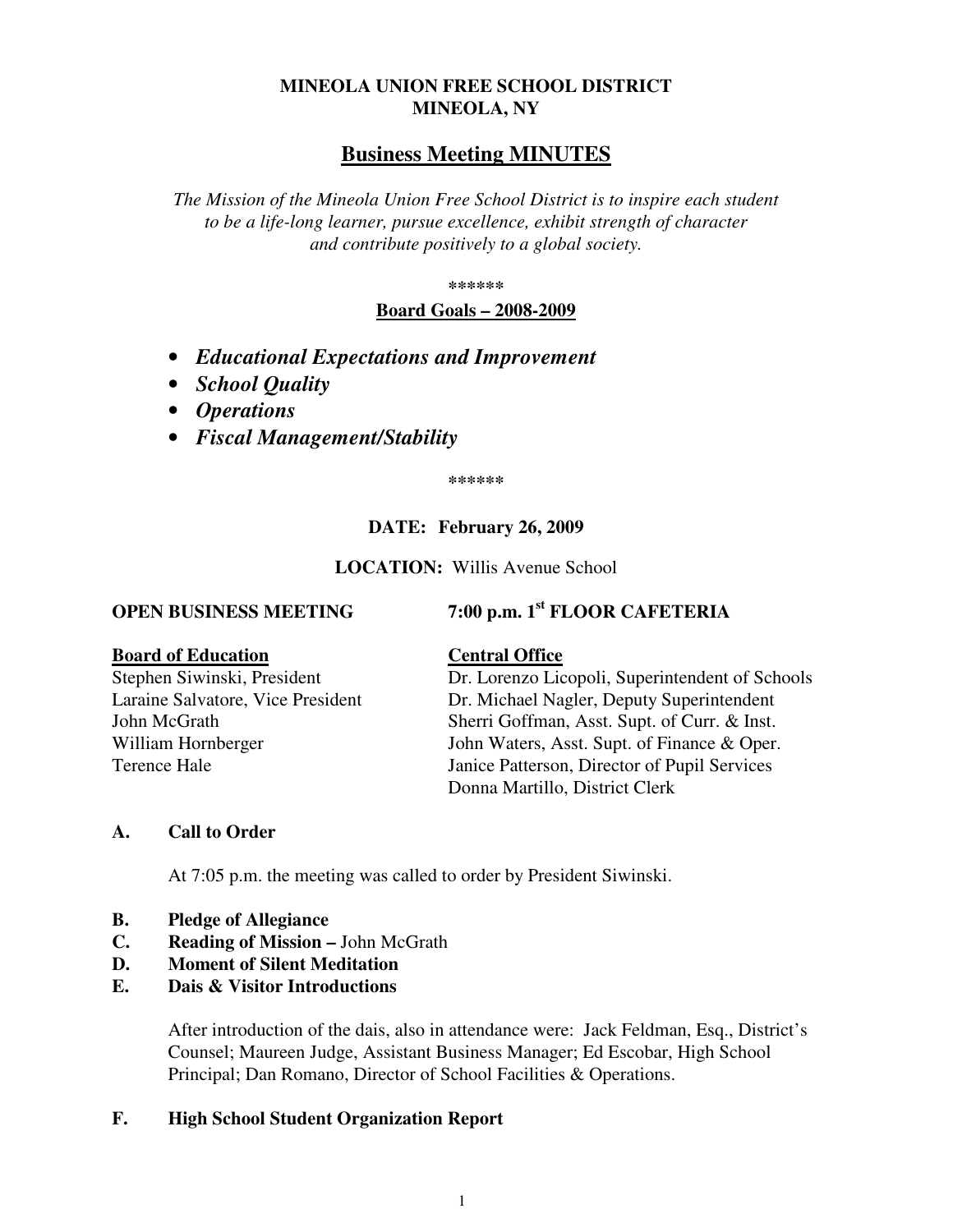The High School Student Representative reported on the following: Valentine's and chocolate sale generating \$470.00; general meeting where the Boys first floor bathroom near the cafeteria was discussed; and working on next year's S.O. elections.

## **G. Old Business**

## **1. Amendment of 2009-2010 School District Calendar**

**RESOLUTION #53 – BE IT RESOLVED** that the Board of Education amends the 2009-2010 School District Calendar previously approved at the January 15, 2009 Business Meeting, as set forth per attachment "A".

| <b>Motion:</b> | William Hornberger |
|----------------|--------------------|
| Second:        | Terence Hale       |

- **Discussion:** The Superintendent of Schools explained the revisions to the 2009-2010 School District Calendar (September 28, 2009, Yom Kipper, not included as schools closed on the previous adopted calendar; and moved the start of the 2009-2010 school year from September 2, 2009 to September 8, 2009 after receiving feedback from the community).
- **Yes:** Terence Hale **No:** None William Hornberger John McGrath Laraine Salvatore Stephen Siwinski

### **Passed:** Yes

At this time Mr. Hale apologized to the community for his remarks at the last Board of Education meeting. He stated he is passionate about three things in his life: his family; his faith; and the Mineola School District; and will now keep himself in check.

Mr. Hornberger inquired if results were ready from an analysis of State test scores involving students achieving level 4s. The Superintendent of Schools responded that nothing has been sent to the Board because of the extensive discussion. Ms. Goffman stated that contact with Principals revealed that a year-to-year test comparison is difficult because of the conversion charts are very different between level 4 and 3 based on different numbers. Ms. Goffman explained scoring  $(7<sup>th</sup>$  grade one question can determine whether you receive a grade of 4). A diagnostic review of each item on the test would be necessary.

Mr. Hornberger inquired if the Superintendent of Schools met with the bargaining unit Presidents, as per the Board's request, for a good will gesture. The Superintendent of Schools stated that he had several meetings with association Presidents and they demonstrated a willingness to discuss. He thinks people understand the very unique times and need for these conversations to continue.

### **H. New Business**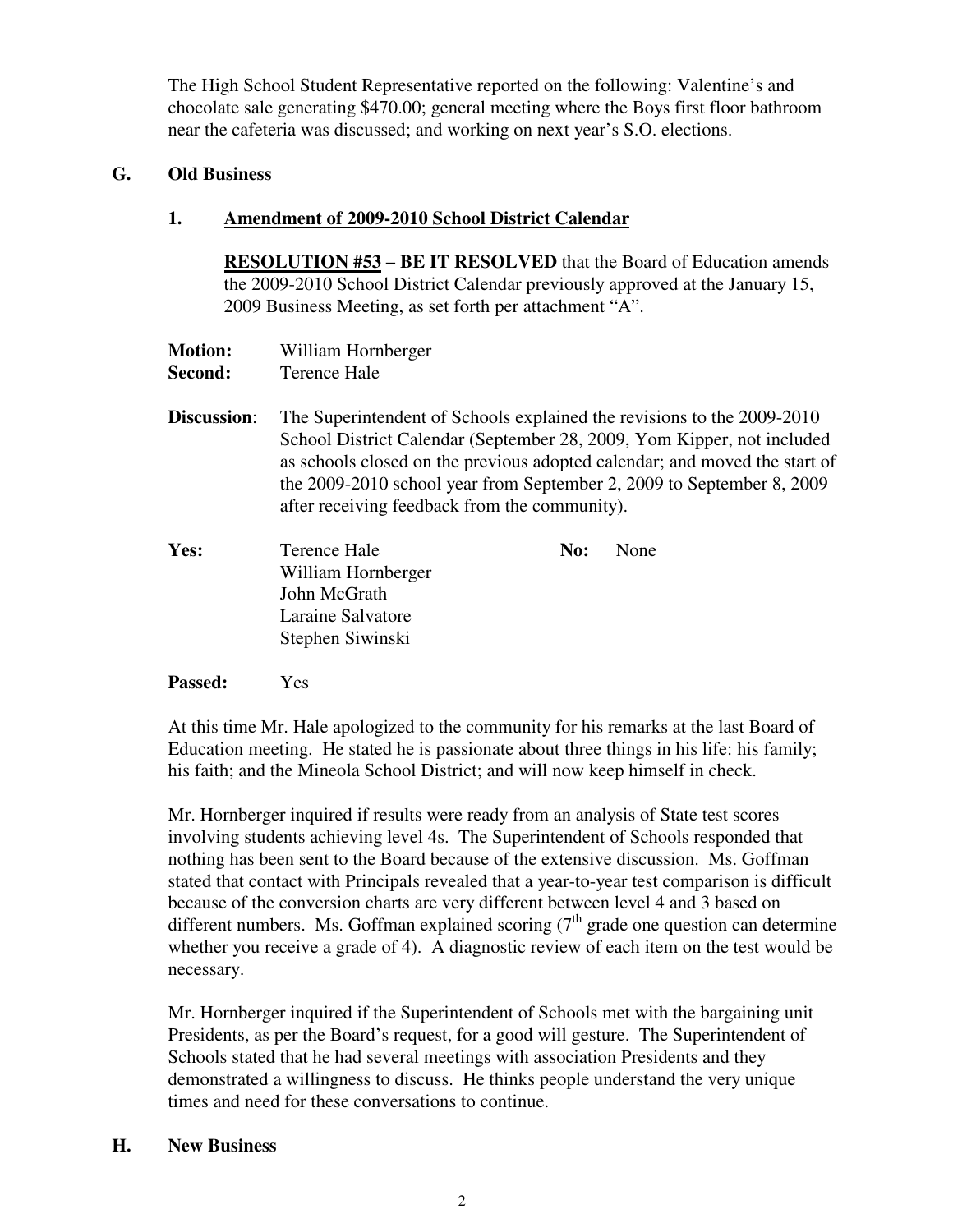## **1. Donation**

- a. That the Board of Education accepts a donation of a Bowflex Commercial Treadmaster, 1 year old, valued at \$1,500.00 from Dr. Lorenzo Licopoli, Northport, NY.
- b. That the Board of Education accepts a donation in the amount of \$2,700.00 from Mr. Paul Cusato, Co-President of the Mineola Alumni Association for the High School Auditorium Project.

**RESOLUTION #54 – BE IT RESOLVED** that the Board of Education accepts items H.1.a. and H.1.b. as stated above.

| <b>Motion:</b> | Laraine Salvatore                                                       |     |      |
|----------------|-------------------------------------------------------------------------|-----|------|
| Second:        | John McGrath                                                            |     |      |
| Yes:           | Terence Hale<br>William Hornberger<br>John McGrath<br>Laraine Salvatore | No: | None |
|                | Stephen Siwinski                                                        |     |      |

**Passed:** Yes

Mr. Paul Cusato, Co-President of the Mineola Alumni Association presented a check to the Board of Education in the amount of \$2,700.00 toward the High School Auditorium seats. The Superintendent of Schools stated that when the Alumni Association came to him it captured the best of the community. President Siwinski thanked Mr. Cusato on behalf of the Board of Education for his time.

## **2. Contract**

**RESOLUTION #55 – BE IT RESOLVED** that the Board of Education approves the contract between the Mineola Union Free School District and Newton Shows for the purpose of commemorating the  $80<sup>th</sup>$  year since the opening of the Middle School, pending legal Counsel's review.

- **Motion:** Terence Hale
- **Second:** William Hornberger

**Discussion:** The Board discussed Resolution #55. Ms. Salvatore inquired if a stipulation could be added to the resolution. Mr. Feldman responded yes, the Board does not want to sign a contract until it is reviewed.

> The Superintendent of Schools stated that this was a project the Mineola Site Based Team recommended to commemorate the Middle School's  $80<sup>th</sup>$ Anniversary, fund raiser/celebration where proceeds from carnival go to the district and vendor. It will be a 3-day event with many activities to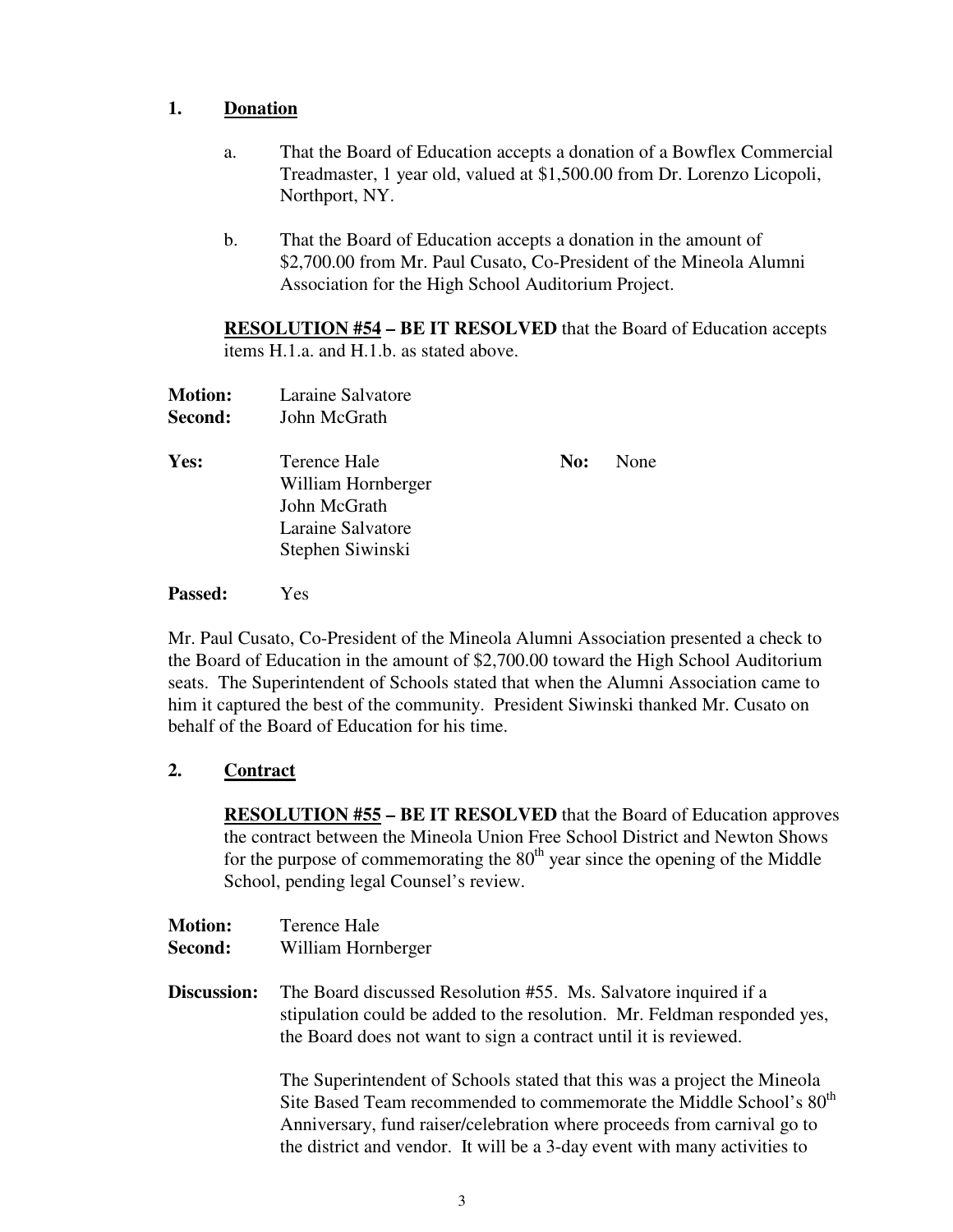bring kids out. The district has received an opinion from Mr. Feldman's office. It might be more feasible to implement this through PTA. Mr. Hornberger inquired about the timeline regarding field usage involving student activities. The Superintendent of Schools responded that the concerns mentioned have to be assessed. Mr. Siwinski inquired as to why the Board should approve this tonight. The Superintendent of Schools responded that it was placed on the agenda before Mr. Feldman's review. There are hurdles to address, i.e. monitoring the exchange of money.

Mr. Feldman stated that tabling the resolution is the best approach unless they need more notice from the district. There are issues about the providing company on district property and the district is to get the bulk of the benefit.

A motion was made to table Resolution #55 pending further information.

**Motion:** John McGrath **Second:** William Hornberger

**Discussion:** Ms. Salvatore inquired who would be responsible for security. Mr. Feldman responded that the company wants the district to share in the responsibility. This is another issue that needs to be discussed further.

| Yes: | Terence Hale       | <b>No:</b> None |
|------|--------------------|-----------------|
|      | William Hornberger |                 |
|      | John McGrath       |                 |
|      | Laraine Salvatore  |                 |
|      | Stephen Siwinski   |                 |

**Passed:** Yes

At this time Mr. McGrath read a statement that he will be seeking re-election to the Board of Education at the May 19, 2009 Annual Election and Budget Vote.

## **I. Consensus Agenda**

## **1. Accepting of Minutes**

a. That the Board of Education accepts the minutes of the January 7, 2009 (Special); January 8, 2009 (Workshop); January 15, 2009 (Business) Meetings.

## **2. Instruction**

- a. Resignations/Leave of Absence
	- 1. That the Board of Education accepts the letter of resignation for the purpose of retirement, with regret, from Joan Ayoub, Middle School Foreign Language Teacher, effective June 30, 2009.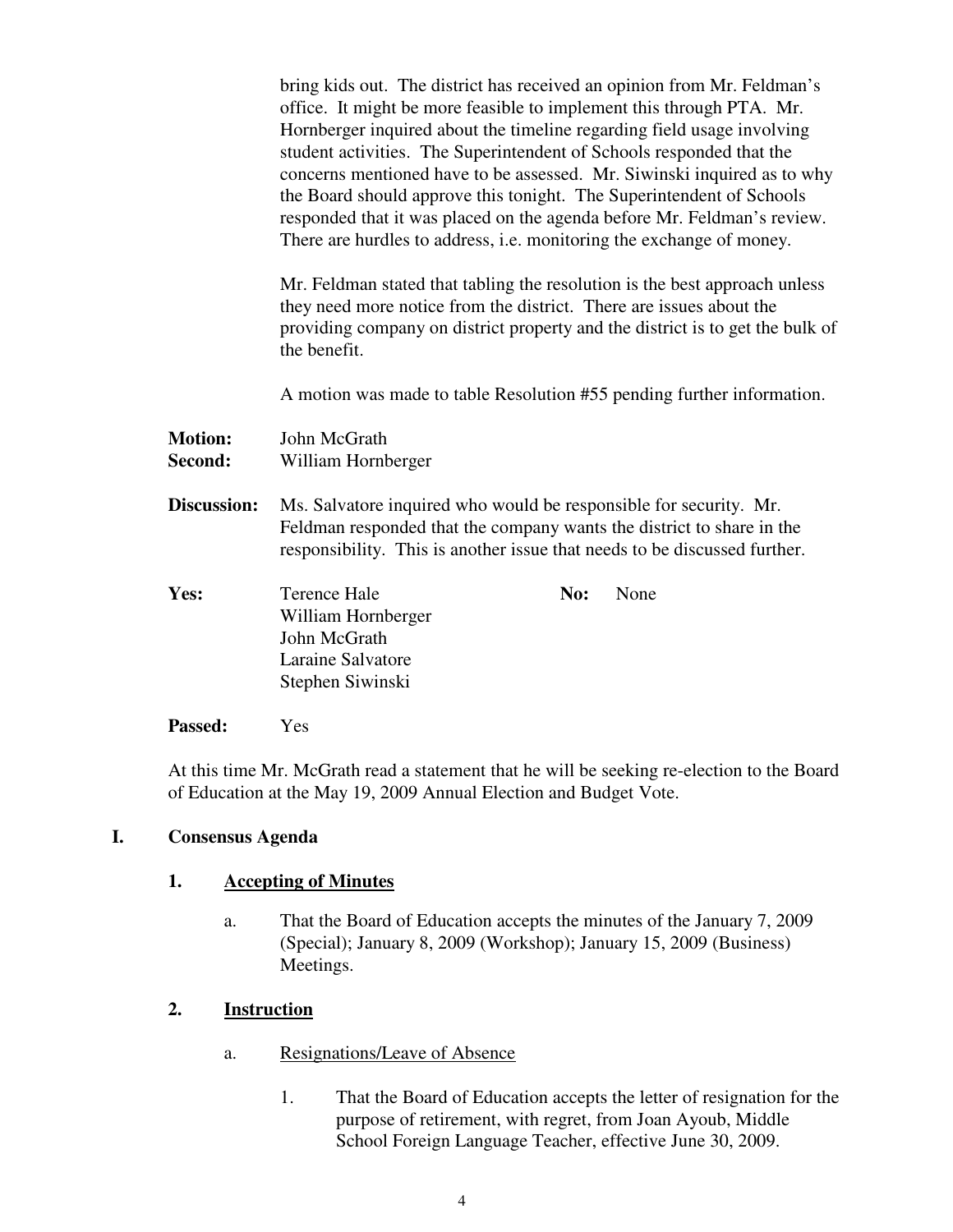- 2. That the Board of Education grants a request to Marissa Burton for a leave of absence, using accumulated sick days, for child-rearing purposes, starting before or after June 22, 2009.
- 3. That the Board of Education grants a request to Christine O'Grady, for an unpaid leave of absence, for child-rearing purposes, effective September 1, 2009 to June 30, 2010.
- 4. That the Board of Education grants a request to Megan Messina for a leave of absence, using accumulated sick days, for child-rearing purposes, starting September 1, 2009.
- 5. That the Board of Education grants a request to Staci Durnin for a leave of absence, using accumulated sick days, for child-rearing purposes, starting before or after May 5, 2009.
- 6. That the Board of Education grants a request to Lisa Balogh-Richards for a leave of absence, using accumulated sick days, for child-rearing purposes, starting April 20, 2009.

#### b. Appointments

1. That the Board of Education approves the appointment of the following coaches and stipends for the 2008-2009 Spring Interscholastic Season:

| <b>SPORT &amp; LEVEL</b>             | <b>NAME</b>              | STEP | <b>SALARY</b> |
|--------------------------------------|--------------------------|------|---------------|
| <b>Varsity Baseball</b>              | Helms Bohringer          | 3    | \$7,740.      |
| Varsity Baseball Asst                | <b>Barry Silverstein</b> | 3    | \$5,263.      |
| Junior Baseball                      | Andrew Visconti          | 3    | \$5,360.      |
| 7 <sup>th</sup> Grade Baseball       | <b>Bill DiGennaro</b>    | 3    | \$5,047.      |
| 8 <sup>th</sup> Grade Baseball       | Dominick Tolipano        | 3    | \$5,047.      |
| <b>Boys Varsity Lacrosse</b>         | Mark Miller              | 3    | \$7,733.      |
| <b>Boys Varsity Lacrosse Asst</b>    | Michael Perro            | 3    | \$5,261.      |
| <b>Boys JV Lacrosse</b>              | Chris Grimm              | 3    | \$5,360.      |
| 7/8 Lacrosse Head                    | <b>Anthony Barone</b>    | 1    | \$3,948.      |
| 7/8 Lacrosse Assistant               | Matt Antoniou            | 3    | \$4,425.      |
| <b>Boys Varsity Track</b>            | Mike Santamaria          | 3    | \$7,253.      |
| <b>Girls Varsity Track</b>           | Kerry Cordova            | 3    | \$7,253.      |
| <b>Varsity Softball</b>              | Mike Boccuzza            | 3    | \$7,733.      |
| Varsity Softball Asst                | Melissa Skupp            | 2    | \$4,615.      |
| JV Softball                          | Natalie Brittell         | 1    | \$4,256.      |
| 7 <sup>th</sup> Grade Softball       | <b>Bailey Lawrence</b>   | 1    | \$3,676.      |
| 8 <sup>th</sup> Grade Softball       | <b>Anthony Tramonte</b>  | 3    | \$4,691.      |
| <b>Girls Varsity Lacrosse</b>        | Frank Massaro            | 3    | \$7,733.      |
| <b>Girls Varsity Lacrosse Asst</b>   | Katherine Hock           | 2    | \$4,615.      |
| <b>Girls JV Lacrosse</b>             | Daniela Loverde          | 1    | \$4,256.      |
| Girls 7 <sup>th</sup> Grade Lacrosse | Diana Nick               | 3    | \$5,030.      |
| Girls 8 <sup>th</sup> Grade Lacrosse | Meghan Nelson            | 3    | \$5,030.      |
|                                      |                          |      |               |

Salaries based on 2008 – 2009 MTA Contract

2. That the Board of Education approves a stipend for Andrea Antonelli, Photography Club, Middle School, .5 of \$1,243.00 in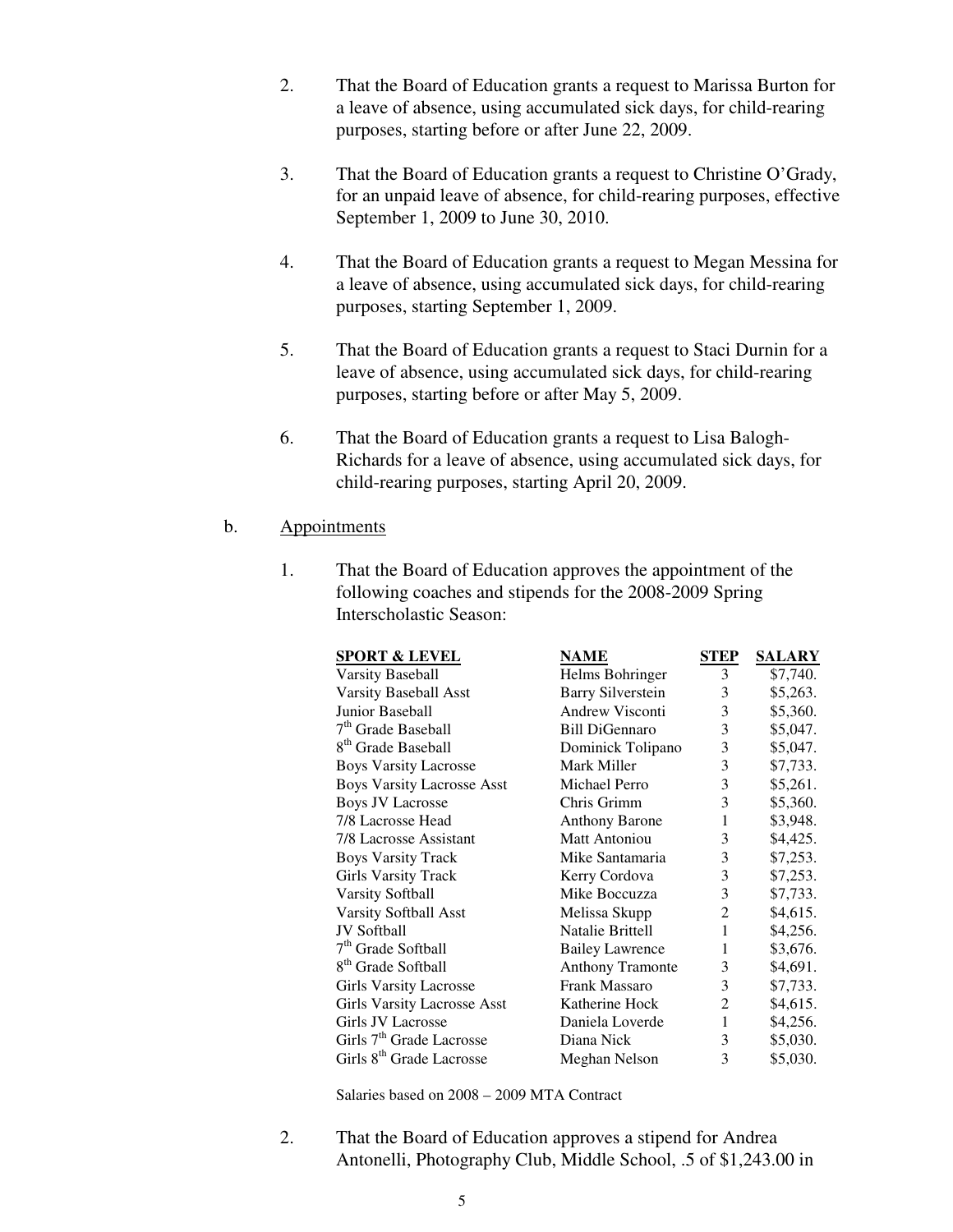the amount of \$621.50 for the 2008-2009 school year, effective February 1, 2009 to June 30, 2009.

3. That the Board of Education approves the addition of the following individual to the Per Diem Substitute Teacher list at a salary of \$90.00 per day:

Marissa Burton Early Childhood Education (Birth-2)

4. That the Board of Education approves the appointment of the following staff as Mentors for the 2008-2009 Mentoring Program:

| \$2,000.00 |
|------------|
| \$2,000.00 |
| \$2,000.00 |
| \$2,000.00 |
| \$2,000.00 |
| \$2,000.00 |
| \$2,000.00 |
| \$2,000.00 |
| \$2,000.00 |
| \$2,000.00 |
| \$2,000.00 |
| \$2,000.00 |
|            |

## **2.1. Instruction: Committee on Special Education Actions**

a. That the Board of Education approves the CSE/CPSE/SCSE recommendations for programs and services for students with IEPs for the time period from January 1, 2009 to January 31, 2009 as set forth in Confidential Attachment "B".

## **2.2. Instruction: Contracted Instructional Services**

- a. That the Board of Education approves a contract between the Mineola Union Free School District and School for Language and Communication Development for the 2008-2009 school year; tuition reimbursement to private schools from Special Education grants, per the SED process. Reimbursement is for Mineola students who receive services.
- b. That the Board of Education approves a contract between the Mineola Union Free School District and S.E.E.D.S. of the Willistons, Inc. for the 2008-2009 school year; tuition reimbursement to Special Education service agency from Special Education grants, per the SED process. Reimbursement is for Mineola students who receive services.
- c. That the Board of Education approves a contract between the Mineola Union Free School District and Association for Children with Down Syndrome for the 2008-2009 school year; tuition reimbursement to private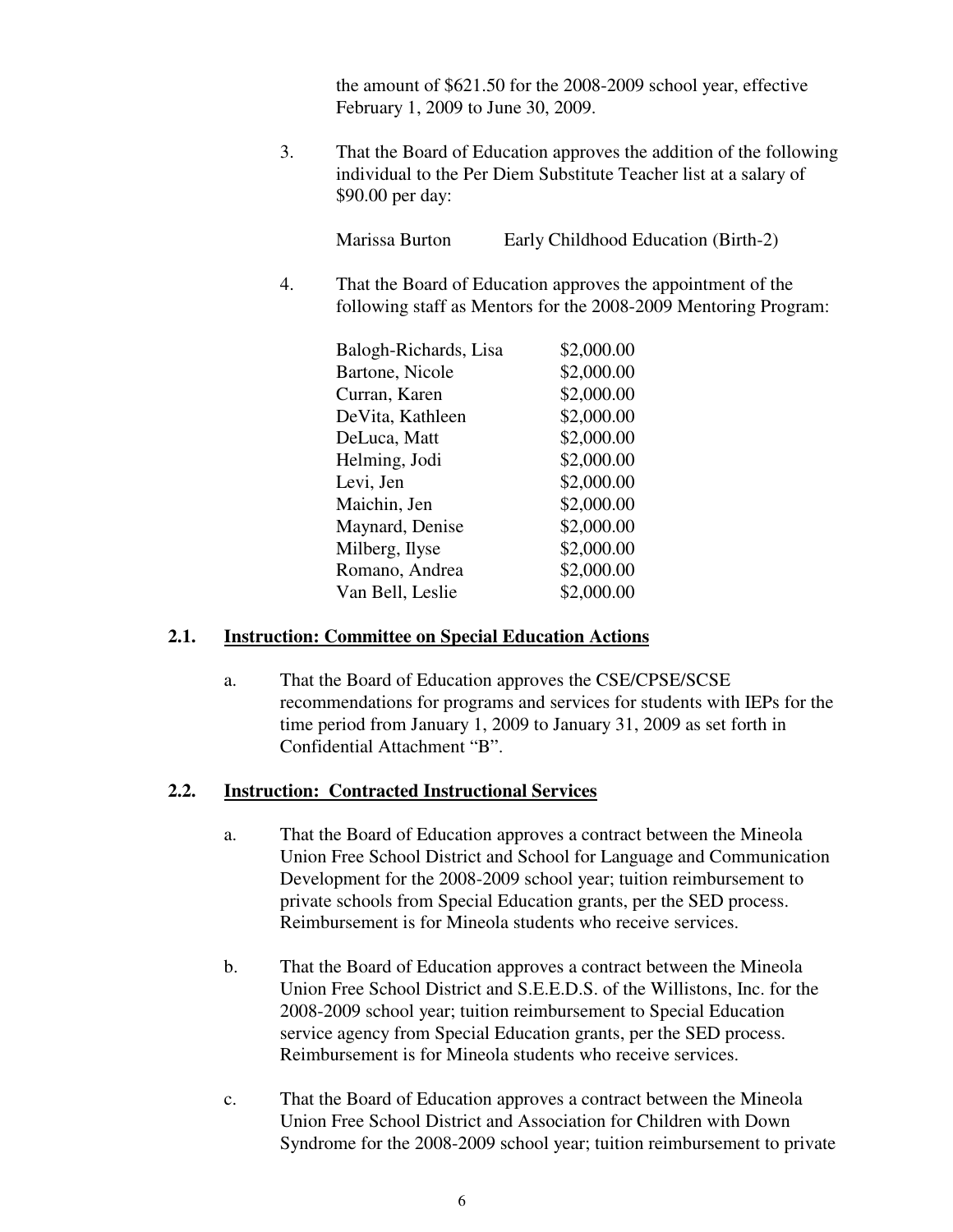schools from Special Education grants, per the SED process. Reimbursement is for Mineola students who receive services.

- d. That the Board of Education approves a contract between the Mineola Union Free School District and Brookville Center for Children's Services, Inc. for the 2008-2009 school year; tuition reimbursement to private schools from Special Education grants, per the SED process. Reimbursement is for Mineola students who receive services.
- e. That the Board of Education approves a contract between the Mineola Union Free School District and All About Kids for the 2008-2009 school year; tuition reimbursement to Special Education service agency from Special Education grants, per the SED process. Reimbursement is for Mineola students who receive services.

## **2.3. Instruction: Student Actions**

## **2.4. Instruction: Other**

### **a. Textbook Adoption**

- 1. That the Board of Education approves the adoption of the following textbooks for the 2009-2010 school year:
	- World History: Patterns of Interaction 2008
	- Algebra II/Trigonometry Textbook with CD & Workbook
	- Elementary Health: The Great Body Shop

### **3. Civil Service**

- a. Resignations/Leave of Absence
	- 1. That the Board of Education accepts the resignation of Maria Condoleo-Peitler, part time Teacher Aide, effective February 5, 2009.
	- 2. That the Board of Education grant a Medical Leave of Absence for Thomas Hickey, Maintainer, from January 20, 2009 through March 20, 2009 due to an injury. Return is approximate at doctor's discretion.
- b. Appointments
	- 1. That the Board of Education approves the appointment of Gloria Corrao to the position of part time Greeter/Monitor, effective February 23, 2009; probationary period, 26 weeks; salary, Step 1, \$10.00 per hour.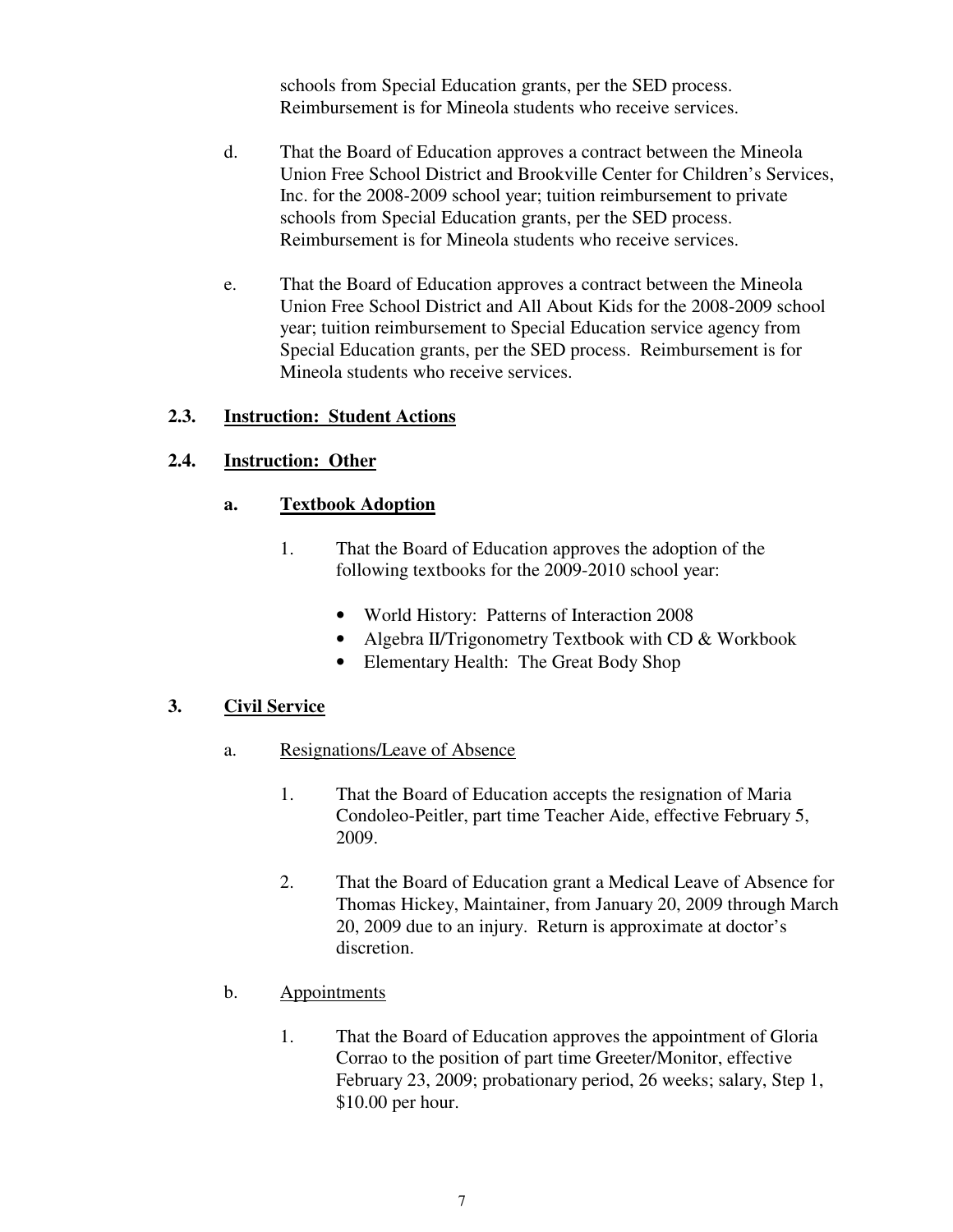2. That the Board of Education approves the following candidates appointed to the support staff substitute list, effective February 23, 2009:

| Cleaner Sub.      | \$12.25         |
|-------------------|-----------------|
| Cleaner Sub.      | \$12.25         |
| Teacher Aid Sub   | \$13.74         |
| Teacher Aide Sub. | \$13.74         |
| Teacher Aide Sub. | \$13.74         |
| Nurse Sub         | \$90.00 per day |
|                   |                 |

3. That the Board of Education approves the following summer positions for the High School for the 2009-2010 session:

> 2 Clericals (Guidance & the Main Office) 3 Summer Workers (Mineola East) 1 Student Worker (Textbooks)

4. That the Board of Education approves the following grant funded summer positions for the Elementary Summer Language Program:

#### **JACKSON AVENUE** Rate of Pay

6 Elementary, Reading and/or ESL Teachers Per MTA Contract 6 Teacher Aides Hourly Wage/Step of Teacher

1 Principal/Administrator – Administrative Stipend per AMSA Contract Certification Required

Aide Contract

5. That the Board of Education approves the following grant funded summer positions for the Middle School Summer Program:

| <b>MIDDLE SCHOOL</b>                                                        | <b>Rate of Pay</b>                           |
|-----------------------------------------------------------------------------|----------------------------------------------|
| 4 Elementary, Secondary, Reading and/or ESL Per MTA Contract                |                                              |
| <b>Teachers</b>                                                             |                                              |
| 4 Teacher Aides                                                             | Hourly Wage/Step of Teacher<br>Aide Contract |
| 1 Principal/Administrator - Administrative<br><b>Certification Required</b> | Stipend per AMSA Contract                    |

6. That the Board of Education approves the following grant funded summer positions for the Jump Start Program:

| <b>WILLIS AVENUE</b>                       | <b>Rate of Pay</b> |
|--------------------------------------------|--------------------|
| 3 Elementary, Reading, and/or ESL Teachers | Per MTA Contract   |

- 7. That the Board of Education amends the appointment of Brian Flynn, 10 month Bus Driver approved at the February 5, 2009 Board of Education Workshop meeting, from February 2, 2009 to February 9, 2009, at the same annual salary.
- 8. That the Board of Education approves the provisional appointment of William Gilberg, from Assistant Bus Dispatcher to Assistant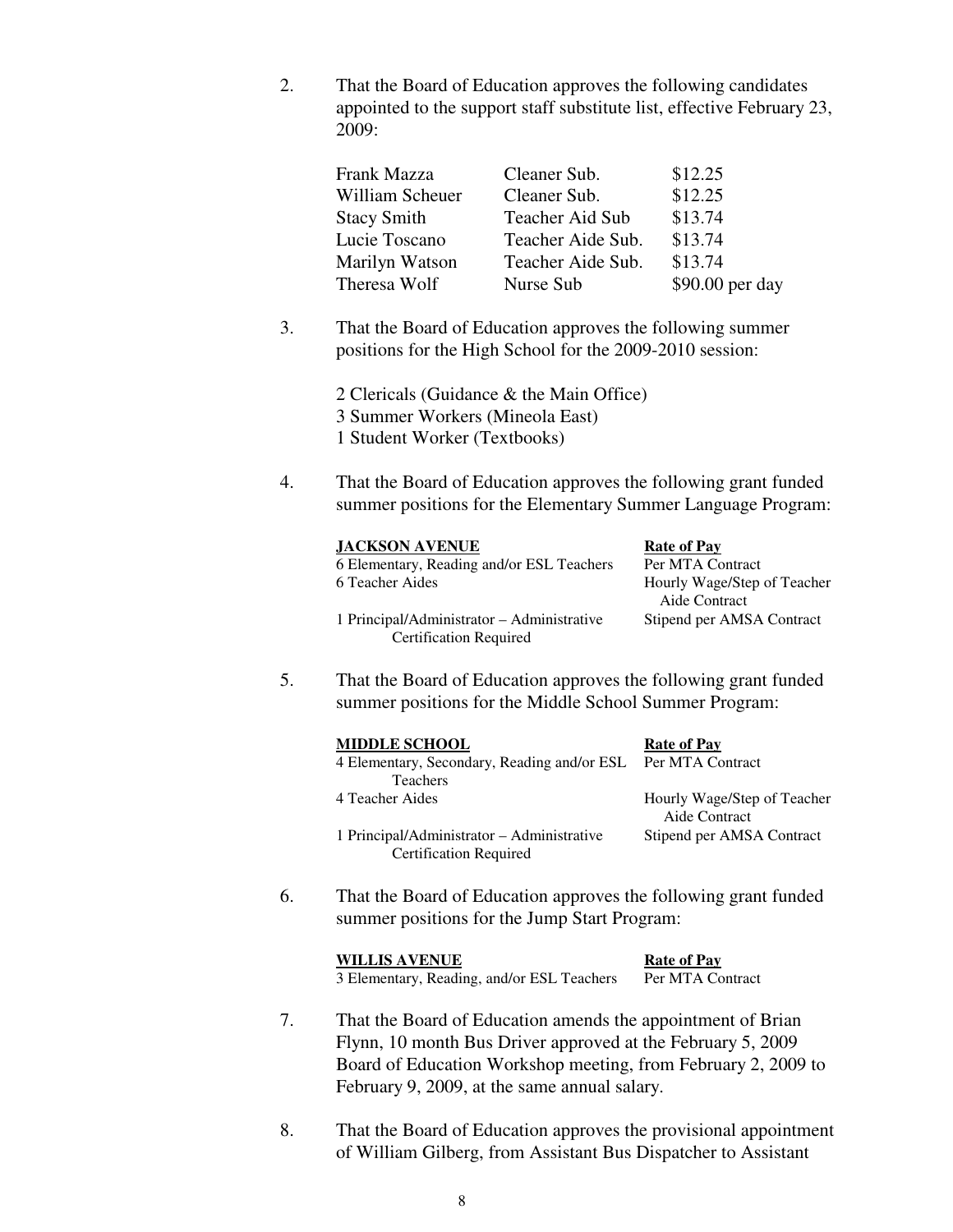Supervisor of Transportation; salary, \$71,270.00, effective November 1, 2008.

## **4. Business/Finance**

- a. Treasurer's Report
	- 1. That the Board of Education accepts the Treasurer's Report for the period ending December 31, 2008 and directed that it be placed on file.
- b. Approval of Invoices and Payroll
	- 1. That the Board of Education approves the Invoices and Payroll for the period ending January 31, 2009.

| Warrant #12           | \$1,239,336.62   |
|-----------------------|------------------|
| Warrant #13           | \$212,290.51     |
| Warrant #14           | 963,172.03<br>S. |
| Credits to Expense    | 910.64 Cr.<br>\$ |
| <b>TOTAL EXPENSES</b> | \$2,413,888.52   |
|                       |                  |
| PAYROLL #13 & #14     |                  |
| General               | \$3,931.220.08   |
| Fund F                | 59,729.18<br>\$  |
| <b>TOTAL PAYROLL</b>  | \$3,990.949.26   |

## **4.1. Business/Finance: Contract Approvals**

a. That the Board of Education approves Coser 659 between the Mineola Union Free School District and Nassau BOCES AESOP Substitute Management System at an annual cost of \$12,000.00

## **4.2. Business/Finance: Bids**

- a. That the Board of Education approves the participation of the Mineola Union Free School District in the following BOCES Cooperative Bids for an aidable fee of \$350.00 each:
	- Arts and Crafts Supplies #08/09-078
	- Musical Instruments and Supplies #08/09-083

## **4.3. Business/Finance: Change Orders**

- a. That the Board of Education approves Change Orders AC-01-Revised, AC-02-Revised, and AC-03 with DSA Services, Inc. for a decrease to their contract in the amount of -\$11,485.00.
- **5. Other**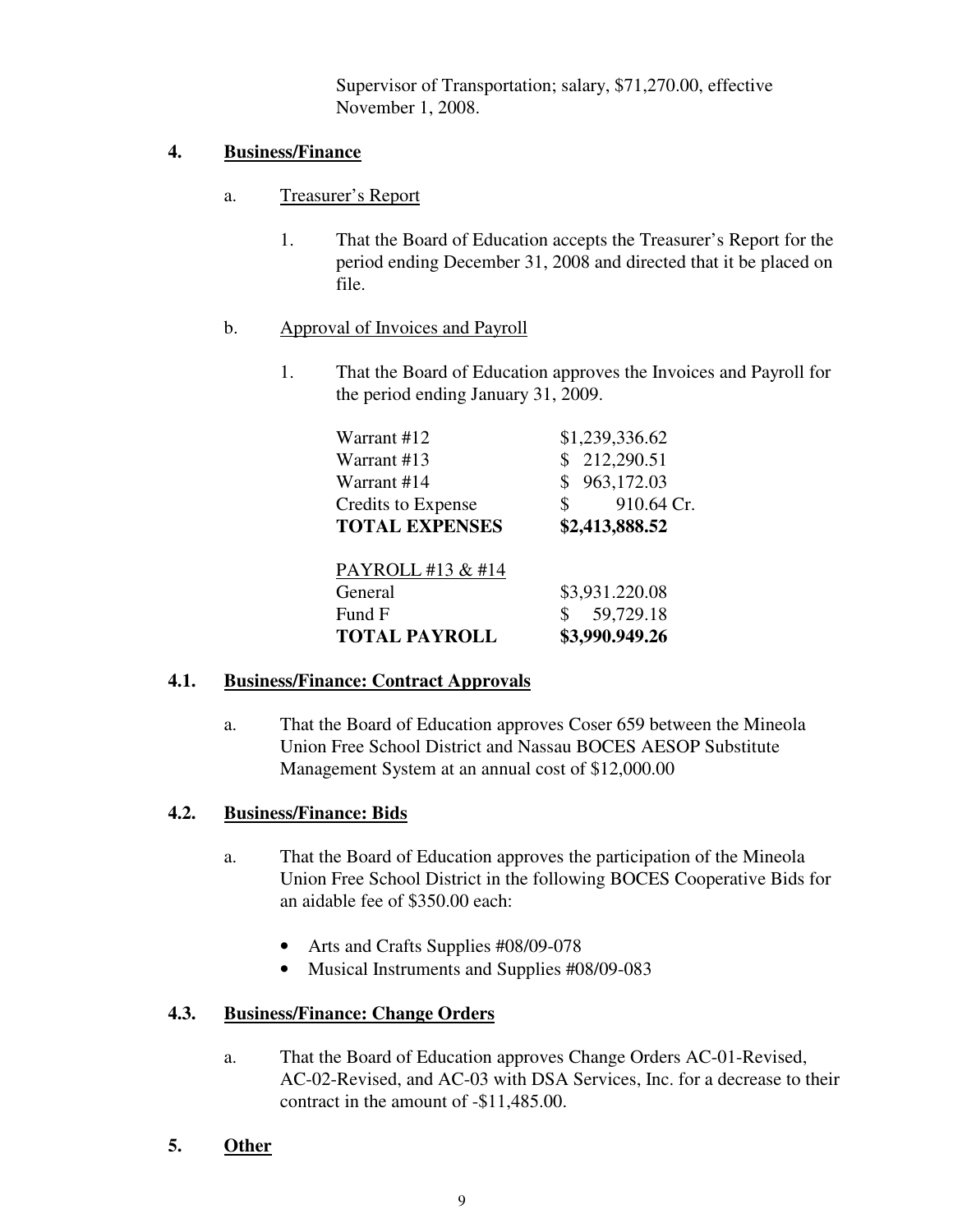**RESOLUTION # 56 – BE IT RESOLVED THAT** the Board of Education approves Consensus Agenda items I.1.a. through I.4.3.a. as presented.

- **Motion:** John McGrath **Second:** Laraine Salvatore
- **Discussion:** Ms. Salvatore inquired about item I.2.b.4. (Mentors) if this was contractual. Dr. Nagler responded that this item was inadvertently left off the October 2008 Business Agenda. He further stated that any teacher with initial certification or a new teacher is assigned a mentor, and the stipend is contractual. Ms. Salvatore inquired as to how mentors are chosen. Dr. Nagler responded all mentors went through course work and classes to prepare them. There is not an equal amount of mentors for each school, there is travel time. Mr. Hornberger inquired about contractual hours per year. Dr. Nagler responded that there is a minimum in the agreement no less than 27 hours. Mr. Hornberger inquired if there is formal administrative assessment. Dr. Nagler responded, there is no formal evaluation. The design is for 2 teachers to speak to one another. Mr. Hornberger inquired if the mentoring has started. Dr. Nagler responded, yes.

Ms. Salvatore inquired about item I.3.b.3. (Summer positions) that part of Mr. Escobar's memo discussed clerical overtime. Dr. Nagler responded that this is considered summer workers and not overtime, that portion of Mr. Escobar's memo is not included as a Board resolution.

Mr. Hornberger inquired about item I.3.b.4., 5., and 6. (Elementary Summer Language Program; Middle School Summer Program; Jump Start Program) the percentage of the grant funding. The Superintendent of Schools responded, 100%.

Mr. Hornberger inquired about item I.2.b. 2. (Photography Club stipend) if this person was a replacement or the club just started late. Dr. Nagler responded, yes and yes. The original person approved never met with the students and was not compensated.

Mr. Hornberger inquired about item I.2.b.1. (Appointments of Coaches) if all were employees of the district. Dr. Nagler responded that someone does not have to be an employee to be a coach if there is a vacancy. The best person is selected. Mr. Siwinski inquired as to how coaches are evaluated. Dr. Nagler responded that Mr. Amitrano, Supervisor of Athletics, evaluates all coaches at the end of each season. Mr. Hornberger inquired if there is a vacancy and the individual selected is not from the MTA unit how is their salary established. The Superintendent of Schools responded that the MTA contract establishes the salary within the coaching salary schedule. Mr. Hornberger inquired if it is progressive. The Superintendent of Schools responded that Mr. Amitrano has done a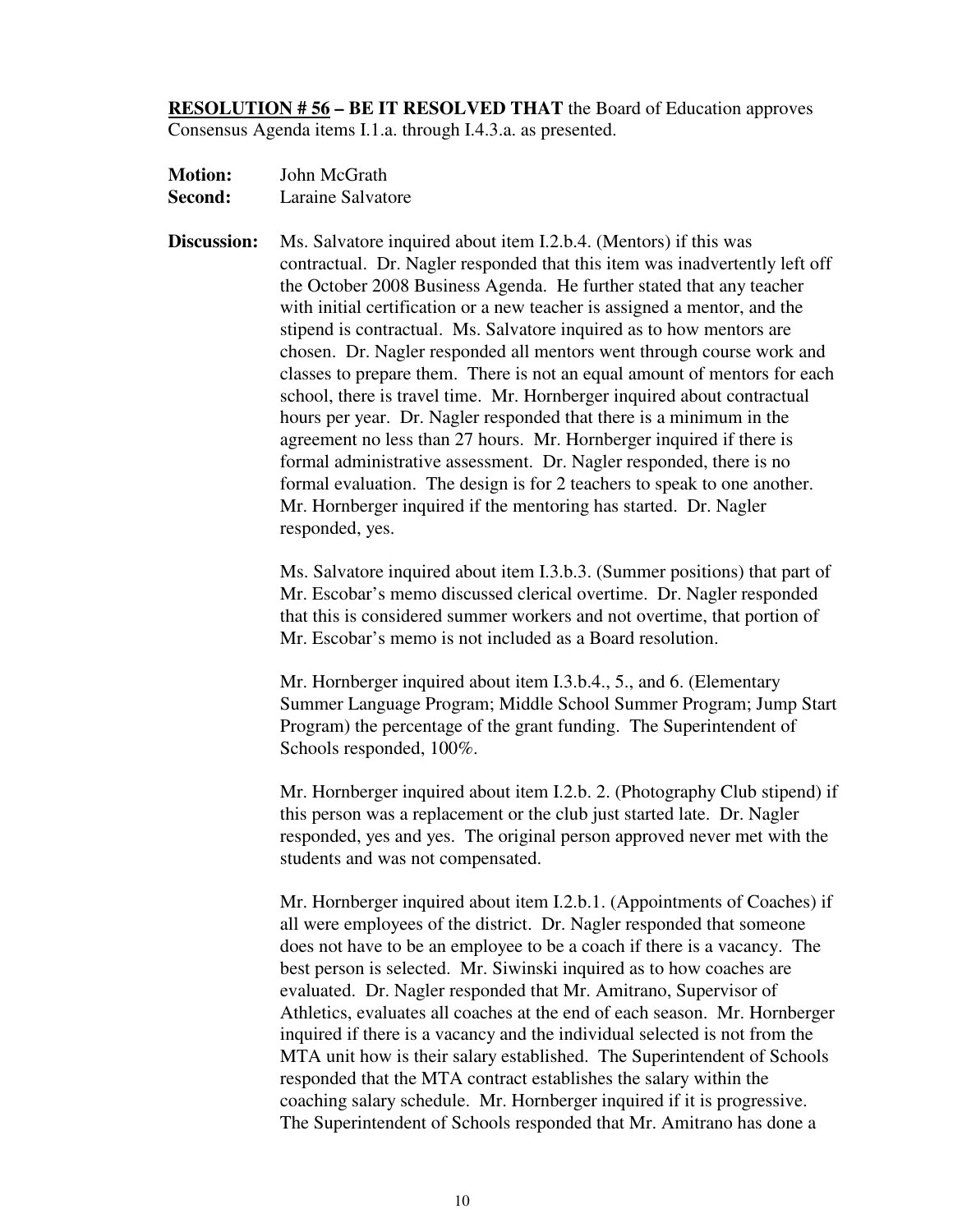good job with recruiting coaches. Seven years ago there was no evaluation system in place for coaches.

Mr. Siwinski inquired about item I.4.3.a. (Change Orders). Mr. Waters explained that the change order reflects a decrease to the project due to the original contractor awarded the bid for the abatement project at the Middle School did not perform the work. Mr. Siwinski inquired if it came out of their bond. Mr. Waters responded, yes.

Ms. Salvatore inquired about the Internal Claims Auditor's comments if they have been resolved. Mr. Waters responded that resolutions were submitted to Ms. Greene and she will update her report next month. Ms. Salvatore inquired where the \$1,100.00 globe was located. Mr. Waters responded in the Middle School library.

Mr. McGrath inquired of Ms. Patterson item I.2.1.a., (Special Ed Instructional Contracts) if all IEPs were approved by the CSE? Ms. Patterson responded, yes.

**Yes:** Terence Hale **No:** None William Hornberger John McGrath Laraine Salvatore Stephen Siwinski

**Passed:** Yes

### **J. Public Comments**

None

#### **K. Board of Education Reports**

• Comments from Board President

President Siwinski read a statement as to the accomplishments of his time on the Board and the conditions taking place with the current Board that drives his decision not to seek re-election to the Board of Education. He requested that the Board stay on target.

- Board Committee Report
- Superintendent of Schools' Reports & Comments

The Superintendent of Schools stated this evening's report will focus on the first draft of the Educational Plan and Budget for the 2009-2010 school year.

o Superintendent Comments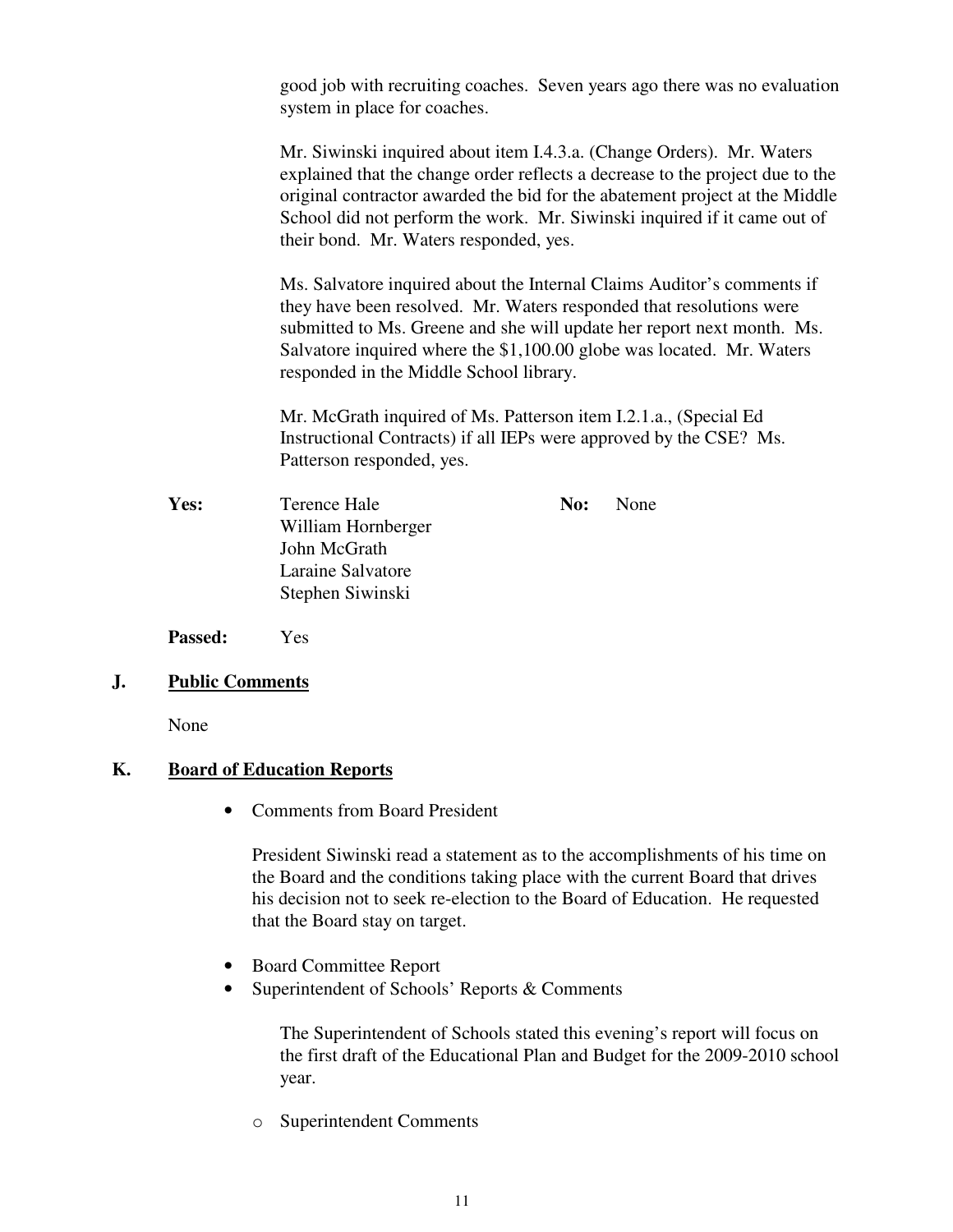The Superintendent of Schools congratulated the Middle School on their performance of "*Once Upon a Mattress"* . He also announced: a High School student, Leonard Dul was going to the NYS Wrestling Championship; the hosting of the Senior Citizen brunch; the administrative team would be attending in-service training this weekend regarding Professional Learning Communities (PLC). Ms. Salvatore inquired if it would also be addressed on Superintendent's Conference Days. Dr. Nagler responded that because it is very expensive to send people outside the district, the district decided to bring it to Mineola. The workshop will address: how students are assessed; and how to help them grasp what they are not getting, which will be a turn-key issue for teachers.

The Superintendent of Schools also announced: High School performance of *"Thoroughly Modern Millie"*, March 28<sup>th</sup>; Parent University, March 7<sup>th</sup> from 8:30 a.m. to 12:00 p.m. focusing on Technology. Mr. McGrath inquired if the workshops were offered in Spanish and Portuguese. Dr. Nagler responded yes. Ms. Goffman stated that one workshop was offered in Spanish. Mr. McGrath inquired about sign language for the hearing impaired. Ms. Goffman responded that someone requested that. The Superintendent of Schools further announced that he would be meeting with parents who were participating in the Portuguese Exchange Program. He stated that he will be a chaperone on the trip.

President Siwinski announced that there will be a celebration of the Color/Winterguard on Sunday, March  $15<sup>th</sup>$  in the High School gym. It will be a Tri-State competition.

Ms. Salvatore requested that the school district look into offering sign language as a class. The Superintendent of Schools responded ASL (American Sign Language) is considered a foreign language. Ms. Goffman stated that BOCES is working on a curriculum project for ASL and will obtain more information.

o Educational Plan and Budget Status Report

The Superintendent of Schools presented an overview of the first draft of the 2009-2010 Educational Plan and Budget. Highlights of the presentation were: Reading Recovery Program; closing the gap; keeping tax levy under 4% and the budget low; neighborhood schools and consolidation; 2010-2011 will be impact year; recommendations for Board consideration; budget assumptions. Ms. Salvatore inquired as to what the budget-to-budget increase was. The Superintendent of Schools responded 4% tax levy and 5.6% budget-to-budget increase.

Ms. Goffman was asked to discuss guiding principles as they relate to Willis PreK and Kindergarten, Elementary 1-5, Middle School 5-6, and High School 8-12.

The Superintendent of Schools further discussed Program Planning (Implement 2009-2010 Central Office Reorganization Plan); maintain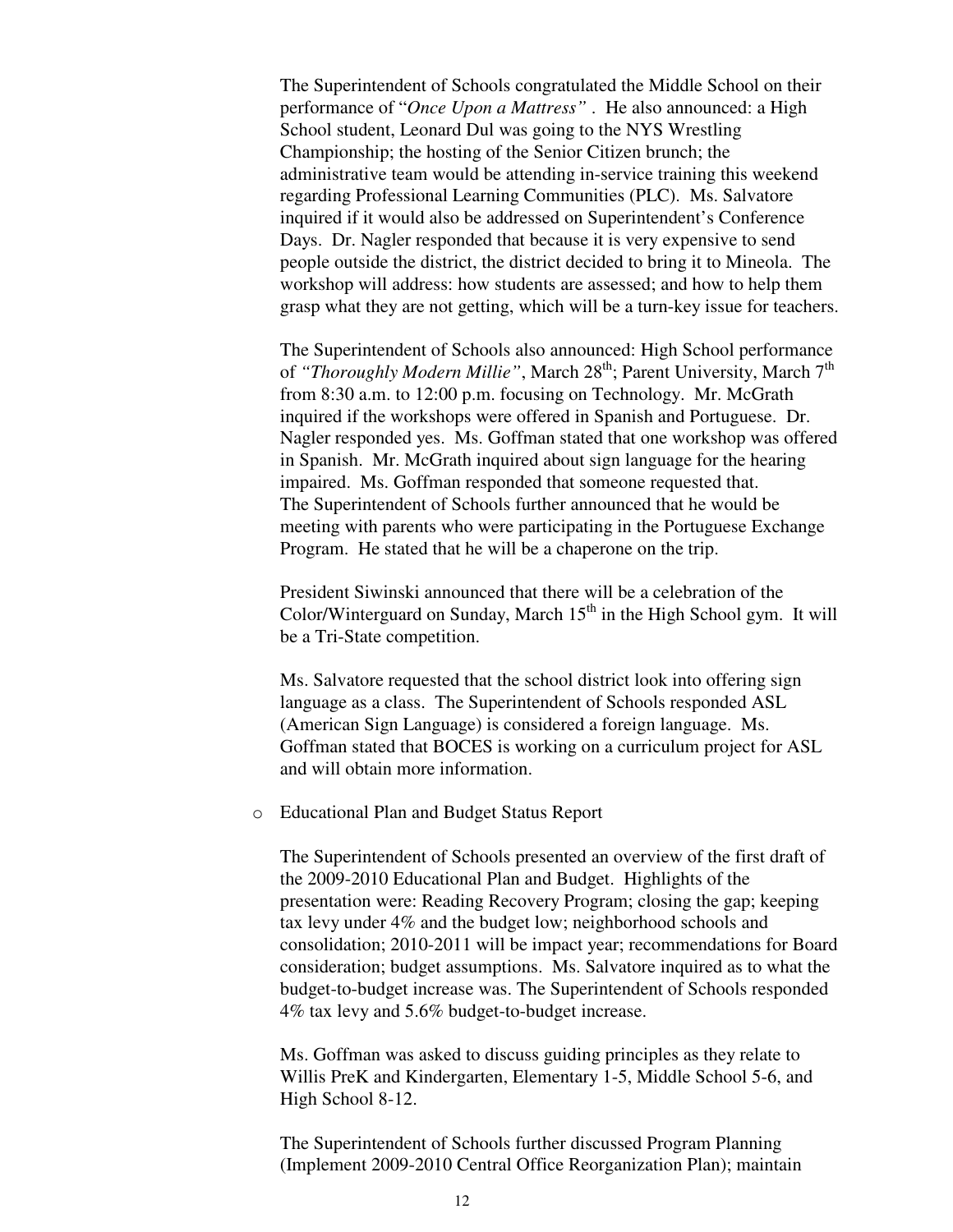appropriate class sizes with necessary support staff; continue literacy collaborative. At this time Dr. Nagler was asked to present the next phase of interactive white boards. Dr. Nagler discussed: partnering with BOCES; 40 additional interactive white boards, switches and servers; and plan if school closes, more details for April meeting. At this time the Superintendent called Ms. Judge up to the dais to assist in answering questions regarding the Budget summary, Revenue summary, and Reductions.

Mr. Waters addressed the budget summary and noted that the proposed budget line had an increase of 1.4% and the budget-to-budget increase was 2.32%. Mr. Waters also discussed: Tax Anticipation Notes (TANS); Bond Anticipation Note (BAN) that paid for High School Renovation work, Elementary Roofs and current Middle School work; and State Aid as it relates to the tax levy. Mr. McGrath inquired about equipment. Mr. Waters responded requests from Building & Grounds and Principals for classroom equipment needs, Athletic Department, Music Department, and all Technology equipment requests are through Dr. Nagler. Mr. McGrath inquired what would be excluded if the budget failed. Mr. Waters responded probably all. Mr. Siwinski inquired about football helmets being eliminated. Mr. Waters responded if Mineola fielded a football team they would be required to provide helmets. Mr. Siwinski inquired about the storage shed. Mr. Waters responded that it would go as well as desk and chairs unless there was an increase of enrollment. Mr. Waters stated he met with Middle and High School Principals, as well as the Supervisor of Fine Arts regarding possibly reducing other lines. Mr. Hornberger inquired about reviewing budget line by line with the Finance Committee. Mr. Waters responded that now that it was presented to the Board he will make sure the committee receives it. Mr. Siwinski inquired about purchasing calculators. Mr. Waters responded they will be replacements and BOCES offered a very good price. Mr. Siwinski inquired about the purchase of a portable white board. Mr. Waters responded that it will be purchased this year and it is not interactive. Mr. Siwinski inquired as to the next Finance Committee meeting. Mr. Waters responded probably next week.

The Superintendent of Schools announced that the second presentation of the 2009-2010 Educational Plan and Budget will be March  $5<sup>th</sup>$  and the informal budget hearing, March 19<sup>th</sup>. Mr. Siwinski inquired if the Finance Committee comments will be received in time for the March  $19<sup>th</sup>$  meeting. Mr. Waters responded that he does not know.

Ms. Salvatore inquired about clerical and custodial overtime not included in the budget. Mr. Waters responded that there is a line. He further explained reasons why custodial overtime is needed. Ms. Salvatore inquired about cutting clerical overtime in half. Mr. Waters responded that they will be looking at that. The Superintendent of Schools stated it is regarding 10 month clericals. Mr. Waters stated that 10 month secretaries are needed before the start of school. The Superintendent of Schools stated that if 10 month secretaries were 12 month, overtime would not be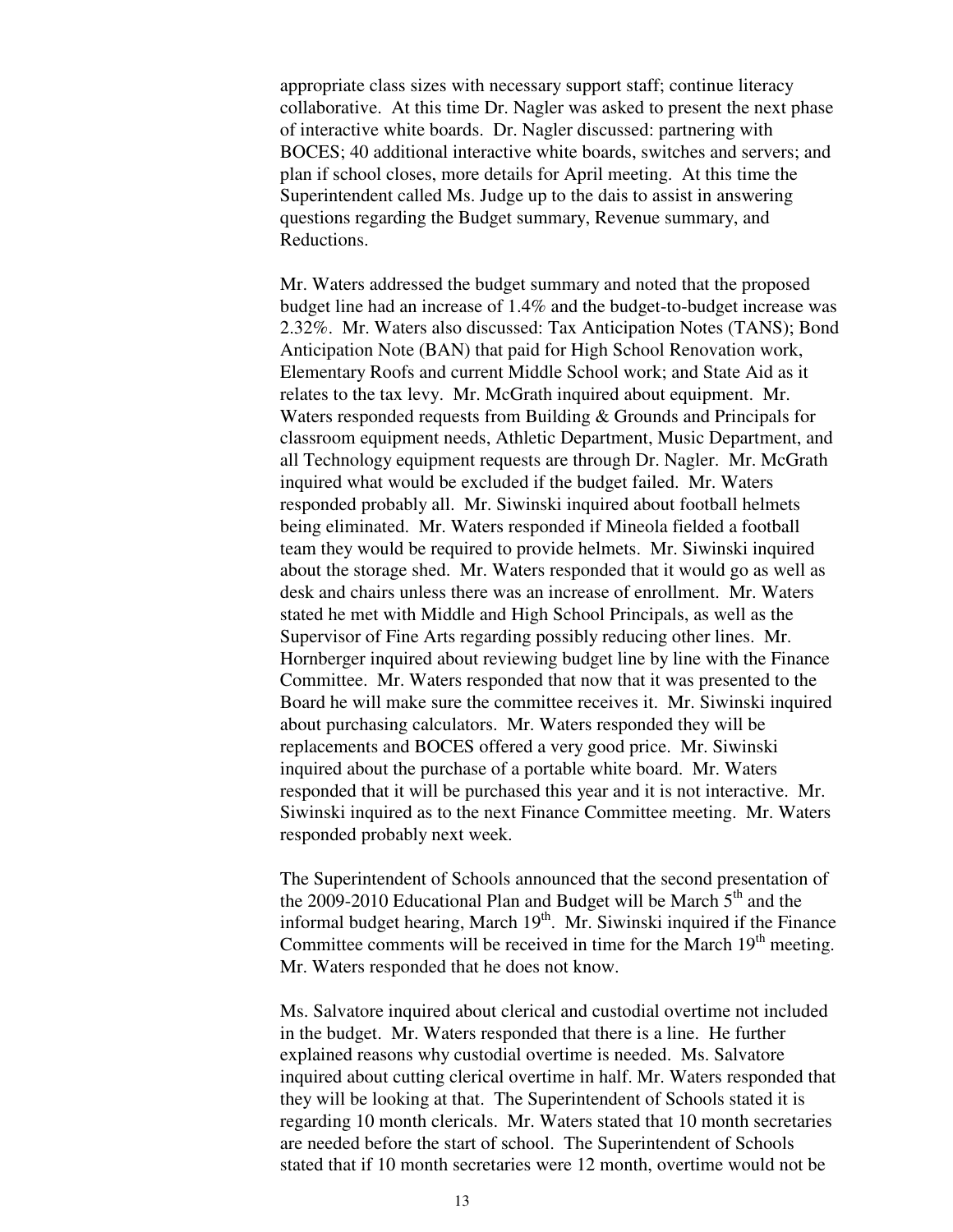an issue, but there is no interest in going 12 months. Ms. Salvatore suggested 11 month employees if it would save money. The Superintendent of Schools responded that it would save money to some degree.

Mr. Hornberger commented on recent changes the band previously practiced at Hampton and now are at the High School. A discussion ensued about the removal of the pitchers mound and the purchase of a clay groomer to be used throughout the district.

Dr. Nagler stated that the Capital Upgrades budget line will be reduced by \$100,000 and discussed the condition of the High School tennis court. He also noted a Middle School project in moving the Home and Careers room from the  $3<sup>rd</sup>$  floor to the Annex. Mr. McGrath inquired why. Dr. Nagler responded that it was a better flow for students. Dr. Nagler also pointed out other projects: card access and alarms; and High School Science rooms. Mr. Siwinski inquired about designing new labs. Dr. Nagler described the furniture and Mr. Siwinski interjected, cookie cutter, and inquired if the district was paying for design services. Dr. Nagler responded no. Dr. Nagler further stated that the cabinetry at the Middle School is in good shape, possibly replace the counter tops. Mr. Siwinski inquired if the Science labs were laid out. Dr. Nagler responded it is dependent upon the class size. A discussion ensued regarding the difficulty in having interactive white boards due to visibility for students because of the current design. Dr. Nagler stated that vendors were invited in to view the setup to get their input. Other projects: Hampton library and computer lab to be redone, similar to Jackson Avenue; any project allocated for this year will turnover into next year. Mr. Siwinski discussed the High School bus drop off location options. Dr. Nagler stated that nothing will be done this year regarding the conversion of the south parking lot due to the extent of work. Mr. Siwinski inquired if converting the tennis courts into additional parking lot, do plantings to dress them up, or use the money for other projects. Dr. Nagler explained the condition of the tennis courts. Ms. Salvatore asked for clarification if the tennis court work would be outsourced and the Middle School project would handle most of the work by in-house employees. Dr. Nagler responded yes. Dr. Nagler further explained the type of work needed to be performed at the Middle School and the materials (Cabinets, sink, and electricity). Ms. Salvatore inquired about the High School work where the entrance and exit would be at the High School. Dr. Nagler responded the side streets would be used. Mr. Hale inquired about painting the Jackson Auditorium for 2009-2010. Dr. Nagler responded that \$100,000 was taken out of the Capital line and projects were scaled back. Mr. Hornberger stated projects had to be done regardless of what building they talked about closing. Dr. Nagler stated that safety is first concern (tennis courts, security, and antiquated science labs). Mr. Siwinski agreed to get down to \$400,000 for capital projects. The Superintendent of Schools stated that the Administration will be asking for direction. Mr. McGrath inquired how necessary was card access and Mr. Hornberger inquired how the district would benefit from it. Dr. Nagler responded that the Middle School and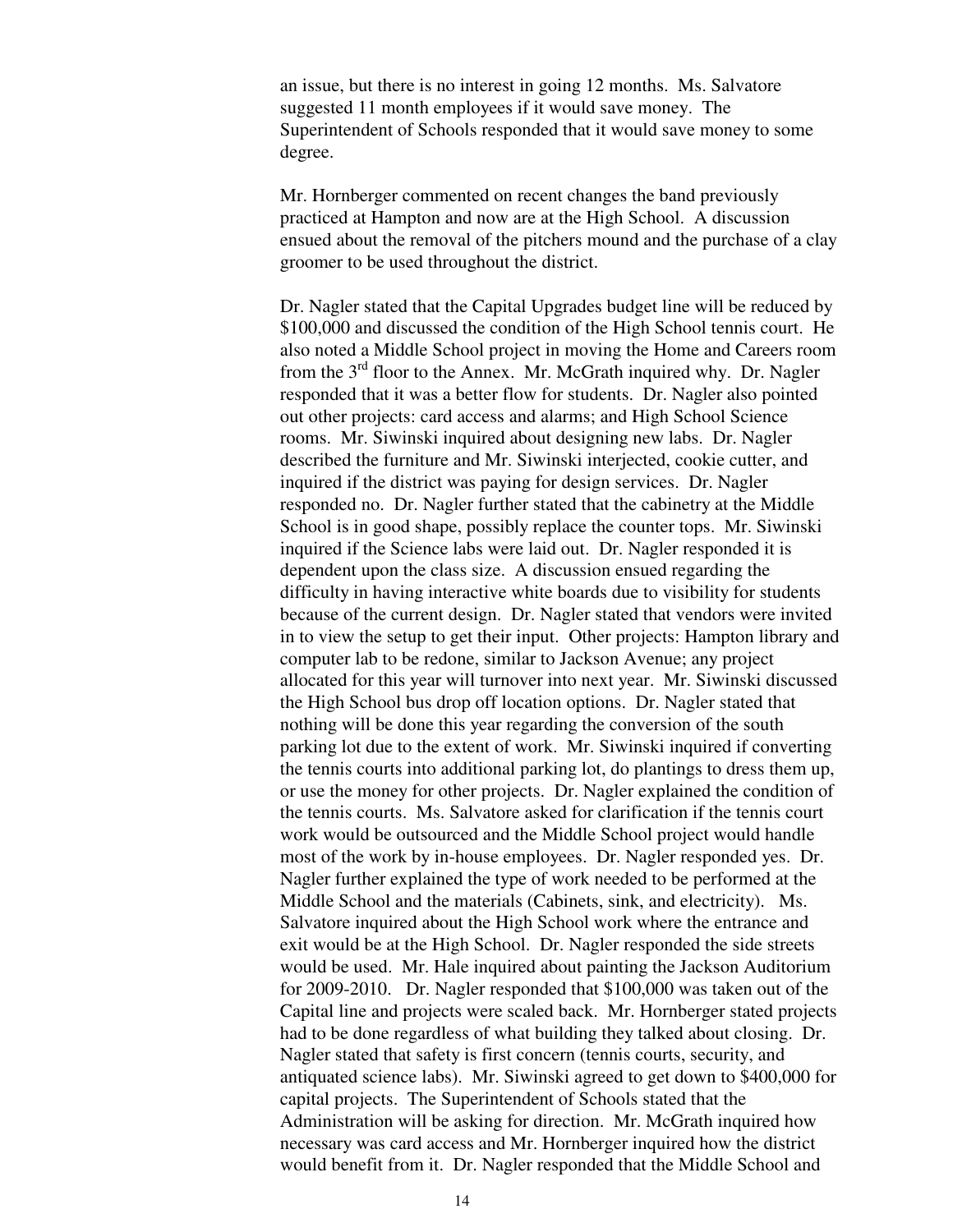High School need a single entrance and there is a need for alarms at the other buildings. Mr. Siwinski stated that the card swipe eliminates Greeters. Dr. Nagler stated that the card swipe records when an individual leaves and enters the building and if a student should not be leaving. Ms. Salvatore stated that the students would have to carry their cards all the time. Dr. Nagler stated it isn't pressing to accomplish now, but he would like a record of the students at the High School of their coming and going. A benefit to card access is the elimination of keys especially during sports and music activities. Ms. Salvatore inquired if it would be more cost effective to do all schools at the same time. Dr. Nagler responded the same access for all buildings. Mr. Siwinski inquired of the Board if the Capital project line should go back to \$500,000. Mr. Hornberger requested more detail. Ms. Salvatore inquired as to what \$400,000 will include and what \$500,000 will include. Mr. McGrath does not want to be stingy on the Hampton library. The Superintendent of Schools further asked regarding the 4% tax levy how far they wanted to go regarding the Capital project line.

Ms. Goffman spoke about the opportunity for teachers to share knowledge within their building. Mr. McGrath commented that an extra transition for students flies in the face of the consultants remarks. Mr. Siwinski stated that the Board has talked about consolidation for quite awhile and they may have to close a school. Mr. McGrath inquired about Washington's stimulus money. The Superintendent of Schools he is hoping to hear tomorrow. He also discussed the result in preparing next year's budget and future budgets in looking at small schools vs. consolidation. Ms. Salvatore inquired about Willis Avenue being a 2 year school and how transitioning affects students. Ms. Goffman responded that some of the research focused on the first year a student enters into a new school and they lose some ground. Ms. Goffman further stated that there wouldn't be a slide back regarding Willis because they don't perform assessments. There are many opportunities to transition students. Ms. Salvatore inquired about students being brought together from around the district. Ms. Goffman responded that students are brought together at the Middle School level. The Superintendent of Schools stated that clustering is a philosophy; there are some schools on Long Island that cluster. Ms. Salvatore inquired if clustering schools changed or did they always cluster. The Superintendent of Schools stated that some were that way and some switched. The Superintendent of Schools stated the only reason Cross was chosen was because of the amount of classrooms and square footage of the building. Mr. Hale commented about the number of Kindergarten students going into first grade next year. Ms. Goffman responded that Jackson always gets the most. Ms. Goffman stated that they have no enrollment numbers for Pre-K next year and are using current enrollment for all the other grades for next year. Ms. Goffman stated class sizes would be about the same if consolidated. The Superintendent of Schools stated the district is in a very good place regarding the 2009-2010 Budget; Mineola has lowest budget-to-budget increase on Long Island. If the district recovers money from the stimulus the 3.66% will drop. Mr. McGrath inquired what the tax levy would be with 3 million dollars. Mr. Waters responded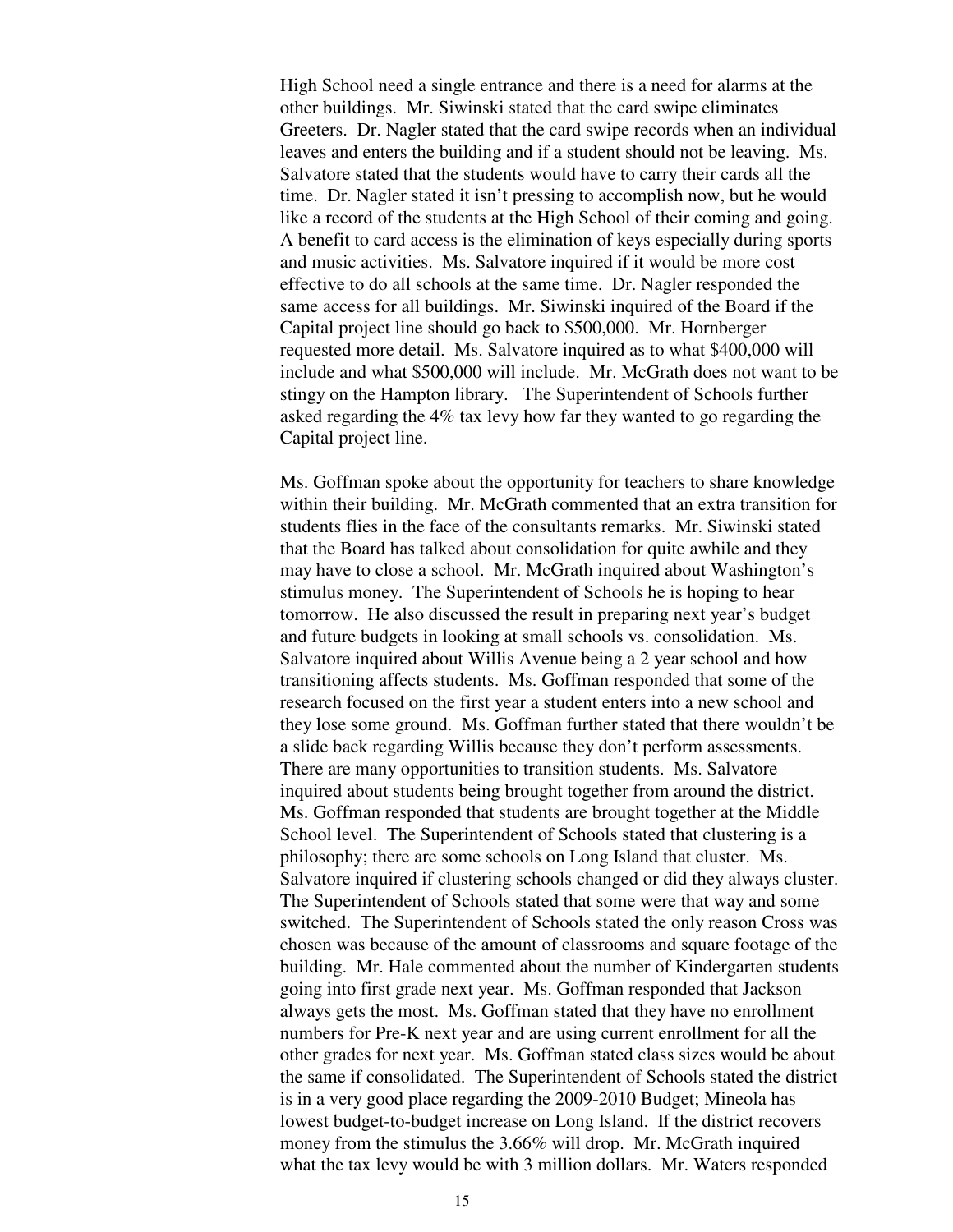close to 8%. Mr. Hornberger was concerned about if the numbers shrunk too much there would be no wiggle room for the next year. He asked what would save PreK. The Superintendent of Schools responded that Literacy Collaborative is one person. Ms. Goffman interjected that may be overall for the district we may be able to reduce but would have to increase. Jackson needs to add first grade class due to unprecedented enrollment. She further stated that it would be hard to reduce staff next year knowing they will have to add it somewhere else. Ms. Salvatore inquired if Jackson could handle extra enrollment. Ms. Goffman responded yes. Mr. Hornberger inquired about 150 students going to 2 buildings. Ms. Goffman responded that Meadow has 35 coming from Willis. Dr. Nagler stated that personnel does not affect program if consolidated. He does not know where the seven will come from. Dr. Nagler also stated that the big ticket numbers are in the reduction of personnel. Mr. Hornberger stated that he sees more than some impact. Ms. Salvatore stated she does not want to affect programs, to look at other staff other than teachers. Dr. Nagler responded that the more you take from this budget this year you will increase the percentage next year and restricts where they can go. The Superintendent of Schools explained the Administration's proposal: need to find 1.2% in additional cuts; Board to not reduce staffing; time needed to assess financial situation; and address consolidation of schools no later than August 2009.

- o Finance and Operations Report
	- Monthly Financial Report
	- Building & Grounds Report
		- Building Usage
		- Vandalism
		- Work order status
	- Transportation Report
- Special Reports

\*Public Questions - Board Committee Reports; Student Organization Report; Superintendent's Report; Table Reports (All Finance & Operation Functions); and Special Report

- \* A resident commented on the gas whistling through the pipes going into the building (Willis) and to conserve energy. Ms. Salvatore inquired as to regulating the heat. Mr. Romano responded the building is set at 68°.
- \* A resident inquired about gas charges in the budget. Mr. Waters responded that utility costs spiked in 2008-2009, there was a cushion within the budget, 5 % increase. For the 2009-2010 prices have gone down, reduction of 6%.
- A resident inquired about a conflicting report on the cost of graduation; Tilles Center vs. High School. Mr. Siwinski responded that the offset was due if it was held at the High School. There was not that much of a savings, but they will look into it.
- A resident suggested saving money by copying reports back-to-back.
- A resident questioned the transparency of budgets due to the surplus of money not spent and complained budgets were too big. Mr. Waters explained that if the budgets were less the district would still have 10 million dollars over 15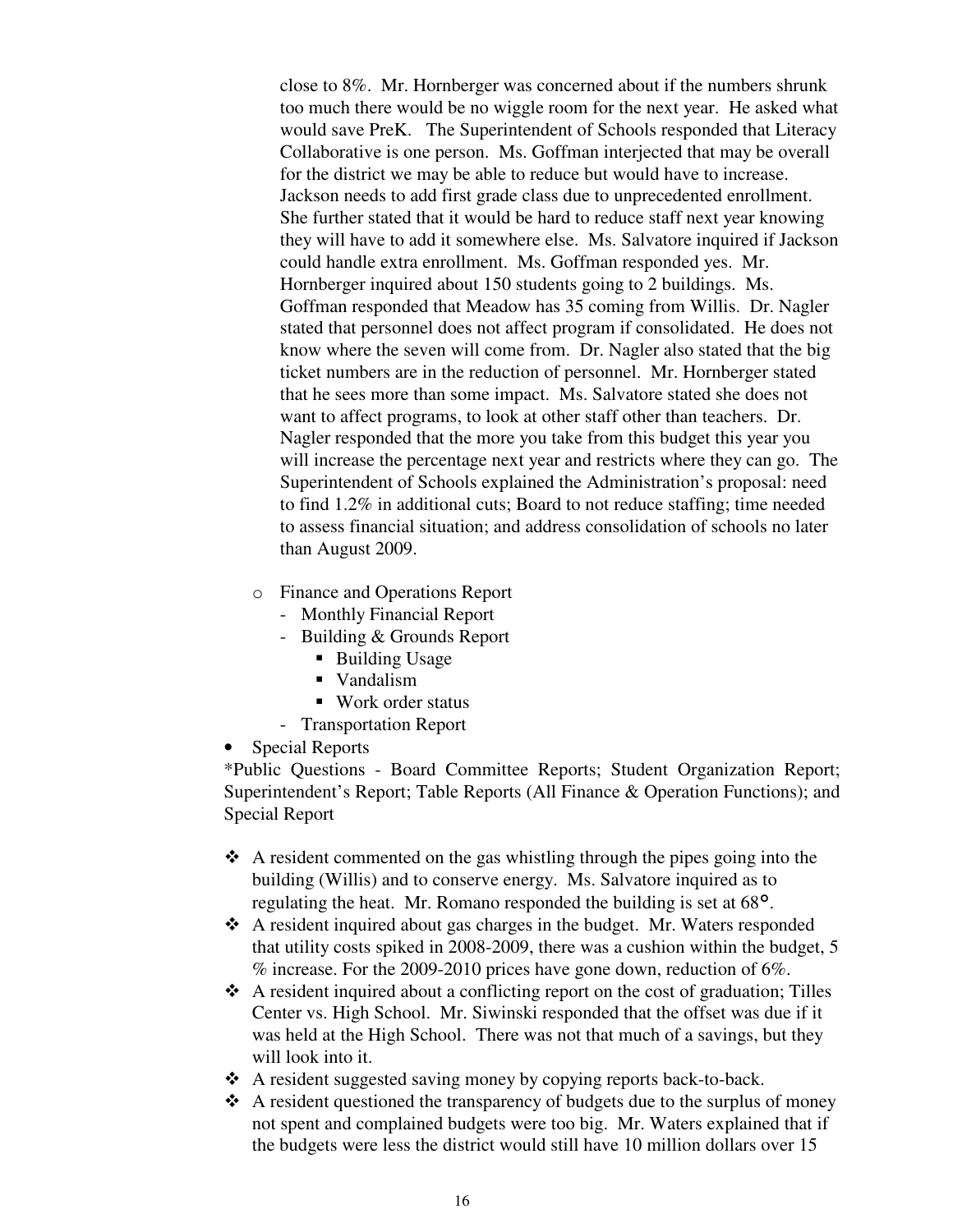years to pay. The district budgets \$950,000 per year toward paying the bond, 4 million dollars of interest costs over 15 years, estimate pay it down within 4 years have saved the taxpayer 3.8 million dollars. Mr. Siwinski requested looking into the savings associated with the reduction of 2 million dollars. The Superintendent of Schools stated that three years ago the district had 3 different people as business administrators and reiterated what Mr. Waters stated about getting your arms around the district's budget.

- A resident inquired if the district has aggressively pursued solar programs since he asked some months ago. Mr. Waters responded that the district met 2 or 3 months ago with LIPA and each building would cost approximately ½ million dollars according to the number of panels and their placement. He told LIPA that he would be in contact with them after investigating other financial variables and how quickly the district could obtain grant money.
- \* A resident inquired about the clerical staff. The Superintendent of Schools responded that the allocation of clerical overtime is 4 10 month secretaries at the elementary buildings working approximately 2 to 3 weeks during the summer months at the close and opening of the school year. Dr. Nagler stated it is not overtime, it is straight time. The resident inquired if it was better for them to work 12 months. Dr. Nagler responded it would be more expensive. Ms. Salvatore inquired having them work 11 months because when she first inquired about clerical overtime she thought it was time and a half. Dr. Nagler suggested changing the code. Mr. Hornberger requested clarification as to the time a clerical works. The Superintendent of Schools responded that it is only at elementary schools. Mr. Hornberger inquired if this was a contractual issue. The Superintendent of Schools responded that Administration would like them to work, but they are not obligated. Some choose not to and substitutes are called.
- \* A resident commented that this is not the time to enhance and beautify the fields and tennis courts. The Superintendent of Schools stated that in meeting with Supervisor of Fine Arts that phrase was used. There will be areas to cut back and sharpen pencils regarding the budget.
- \* A resident commented that he felt it was foolish to spend money without a decision on closing a building. The district must do what is good for the entire community. Mr. Siwinski responded that the Science Labs are in their original state at the High School and Middle School and it was one of the first discussions he had when he came on the Board.
- A resident inquired about security card access. Dr. Nagler stated the project has gone up to the State for approval and hasn't gone out for bid yet. Most of the project is wiring and electrical. The resident inquired if the district was using man hours for pulling cable for a building that may close. Dr. Nagler responded that the district is trying to plan as the best way to switch the Technology purchase in case a decision is made. So we are not buying more than what we need.
- A resident inquired what happens when a commercial landowner does not pay their taxes, does the district still get that money. Mr. Waters responded when the tax levy is set for the 4 classes the district does get what is sent to the Town regarding the tax levy amount, but if there is a significant default he cannot answer that question. When assessed values go down the percentage of commercial and residential goes up. Mr. Siwinski stated that commercial certiorari is going down while residential is going up.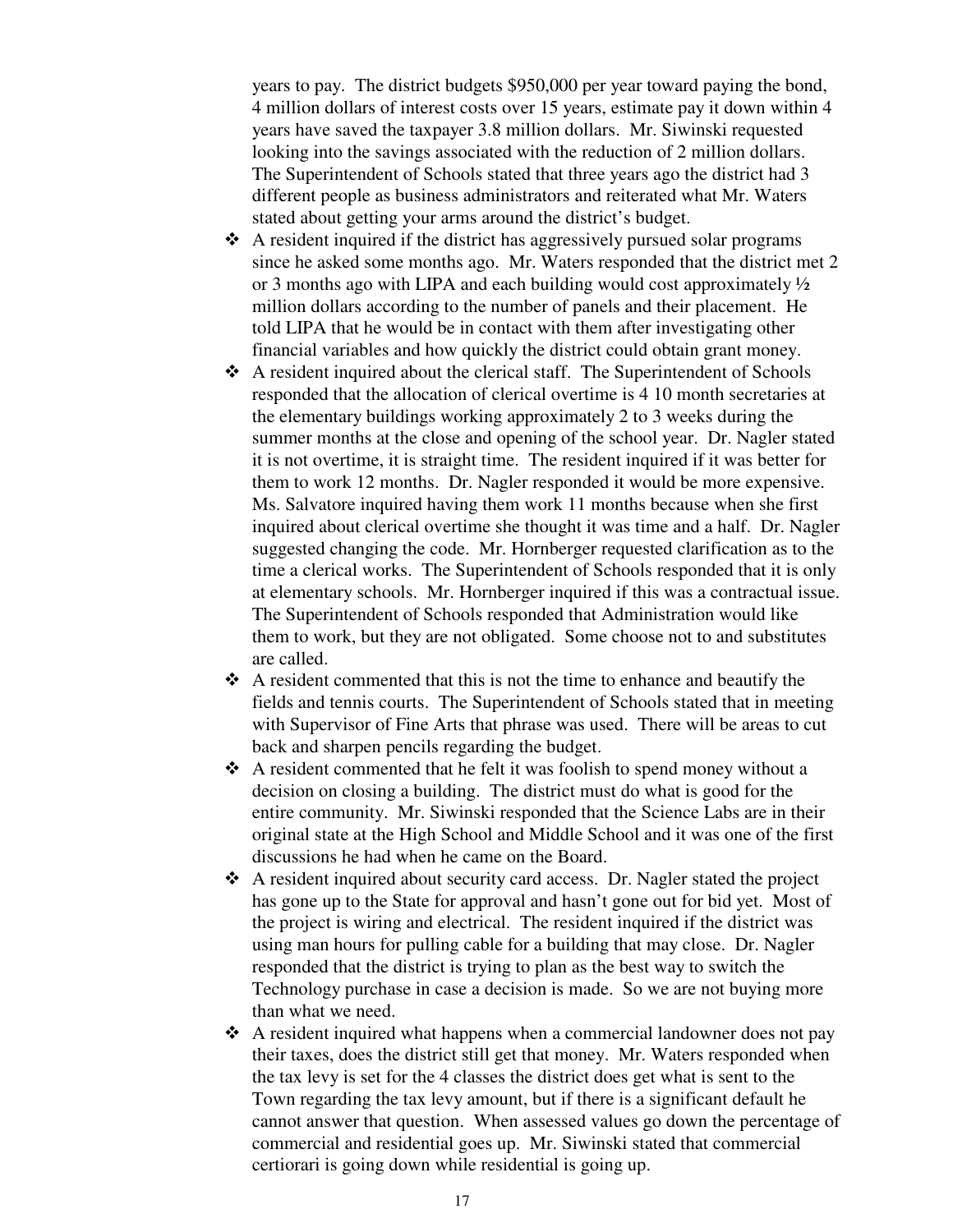- A resident commented that County Supervisor Suozzi has complained that the County is out money when school districts spend their tax levy. The Superintendent of Schools stated it would be devastating for districts.
- \* A resident inquired about borrowing practices of the district. Mr. Waters explained that the district borrows money by going out for a TANS. The resident suggested that instead of borrowing money in that manner could the district apply the surplus toward the borrowing.
- \* A resident inquired about card swipe that it could be a reoccurring cost due to students losing their cards. Dr. Nagler stated that it is a picture I.D. The resident commended the Board at capping the budget and inquired about capping it at its current rate. He also inquired about charging students participating on teams. The Superintendent of Schools stated that Administration will be looking at staffing. His overall recommendation is to maintain programs for next year and reduce as much as possible, keep the staffing the same, with the possibility of reallocating positions within the district with no new FTE. Mr. Hornberger recommended to refine numbers and continue to look at: line items, Tilles Center, and equipment. Mr. Hornberger inquired if the district has heard from the State regarding stimulus money. The Superintendent of Schools stated that some information may come out tomorrow. Mr. Hornberger inquired that the district is at 3.66% could it be at 2.66%. Does the district need to get lower and what is the impact? Can you streamline any positions internally? Ms. Salvatore commented especially if the Capital line is to be increased to \$500,000, the Board has to look at clerical and inquired if there were time constraints in alerting staff to the possibility of excessing. The Superintendent of Schools responded only for Administrators, April 1 and Dr. Nagler interjected, and Teachers. The Superintendent of Schools stated that they will review staffing issues. Mr. Siwinski inquired if class sizes will be revisited. The Superintendent of Schools responded that Administration has discussed the guidelines for staffing. Mr. McGrath stated that it would be done anyway because of Jackson's numbers. The Superintendent of Schools stated that if the Board commits to small schools you have to revisit class size. Mr. Siwinski requested that the Board look at these anomalies as stated by Ms. Goffman. Ms. Goffman thinks the guidelines are appropriate. Mr. McGrath stated that the Board did not have to split the class sizes because there was support staff in place. Dr. Nagler stated due to enrollment a class was added. Dr. Nagler stated Administration does not know what the Kindergarten numbers will be. If there is another spike this year we will need another teacher, but they believe no additional FTEs will be needed. The Superintendent of Schools stated that they will give the Board a staffing alignment for next year. Ms. Salvatore commented that she does not want teachers to be the only staff looked at.
- A resident suggested tougher negotiations when contracts come up. The Superintendent of Schools responded that Triboro keeps anyone in a union in a save harmless position. The Attorney stated that you cannot change a collective bargaining agreement. You can want to give your teachers less money in negotiations until you have an agreement, you will live with the hard contracts. The resident suggested that all contracts be looked at. The Superintendent of Schools stated the crash of the economy changed everything. The Teacher Aides are up this year and the Clericals next year.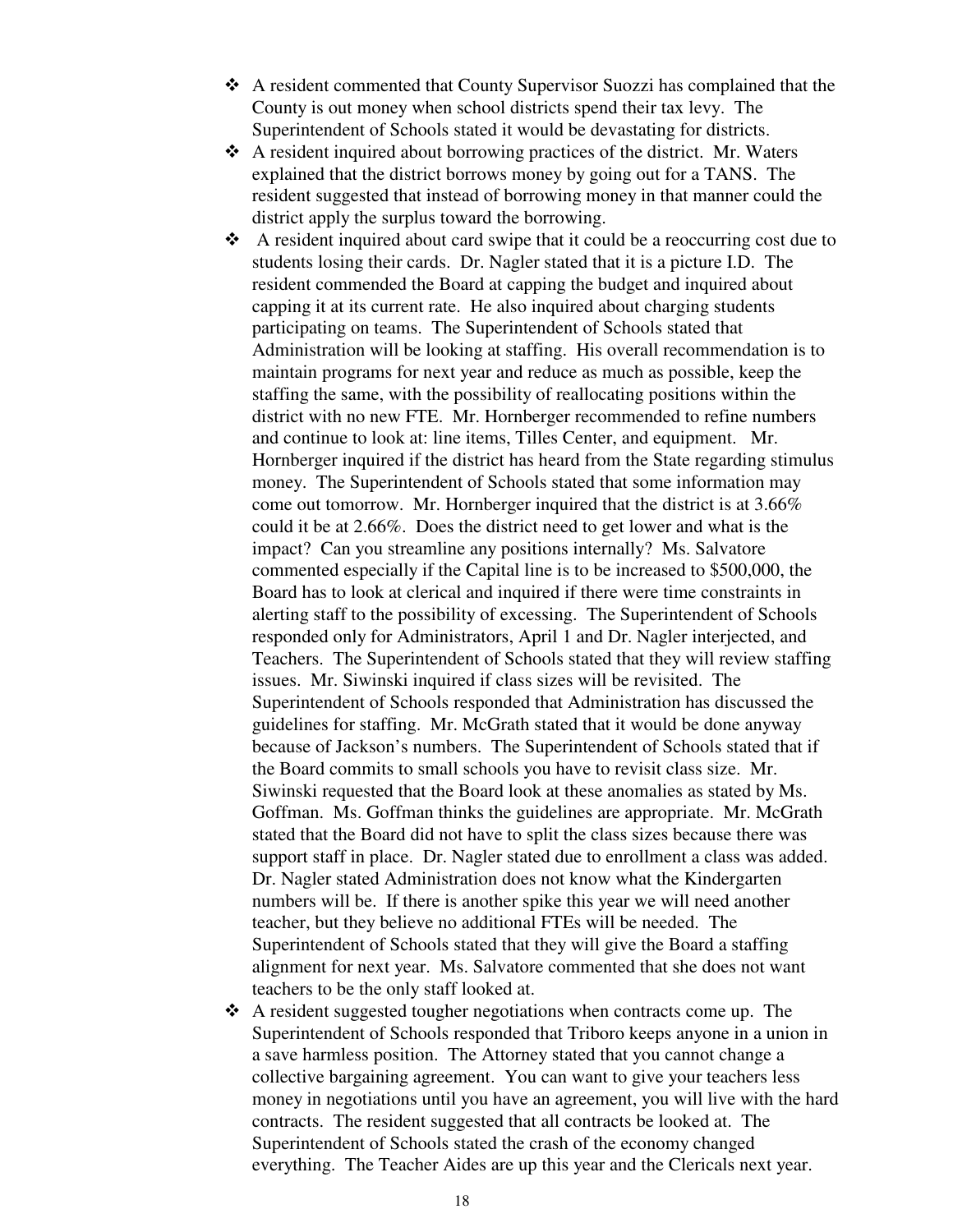They know they will be facing a difficult type of negotiations. The resident commented on getting back something from the collective bargaining agreements. The Attorney stated that if Administration goes to the table with reductions the units will sit there. Mr. Hornberger inquired about a good will gesture from the units. The Superintendent of Schools stated the discussions are on the right path.

- A resident commented about a reduction in staff.
- \* A resident commented that County Supervisor Suozzi intends to make the 4% permanent. The Superintendent of Schools interjected 7%. The resident inquired as to what the Administration is giving back. Mr. McGrath stated that the County is requesting a give back in exchange for not firing anyone. He feels negotiations would be necessary. The Superintendent of Schools spoke about a discussion he had with some Board Members of the interaction with the Associations as to the importance of giving back to the Mineola community who have contributed generously to district employees in the way of salaries and benefits and that there are many residents not experiencing those benefits in their own jobs. He further stated the importance of doing the right thing for the community in times like this. The Superintendent of Schools used himself as an example in the giving back to the community as he has done these past 4 years.
- A resident commented that it was nice of him to set an example and is not confident that the Associations will respond positively.

Mr. Siwinski requested that a Board Member cover a meeting for him on March  $2<sup>nd</sup>$ . Mr. Hornberger will attend in his place.

### **L. Executive Session**

At 11:10 p.m. a motion was made for the Board of Education to go into executive session to discuss proposed, pending or current litigation in the matter of Licopoli v. Salvatore. President Siwinski stated that the Board may return at any time.

| <b>Motion:</b><br>Second: | Terence Hale<br>William Hornberger                                     |     |                   |
|---------------------------|------------------------------------------------------------------------|-----|-------------------|
| Yes:                      | Terence Hale<br>William Hornberger<br>John McGrath<br>Stephen Siwinski | No: | Laraine Salvatore |

**Passed:** Yes

At this time Ms. Salvatore left the meeting.

At 11:50 p.m. the Board returned to open session.

### **M. Adjournment**

At 11:50 a.m. a motion was made to adjourn this meeting of the Board of Education